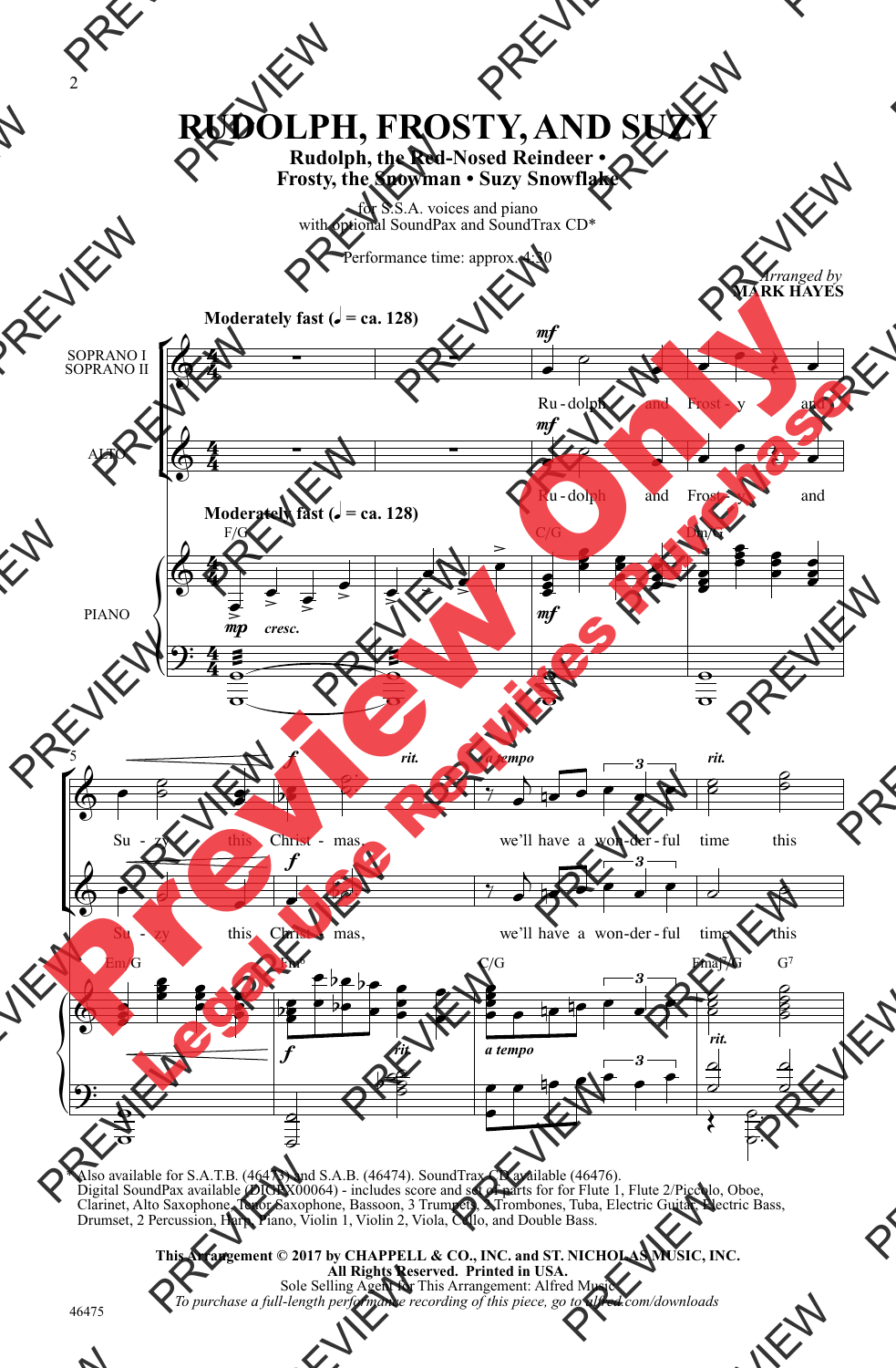

**Words and Music by JOHNNY MARKS © 1949 (Renewed) ST. NICHOLAS MUSIC, INC.**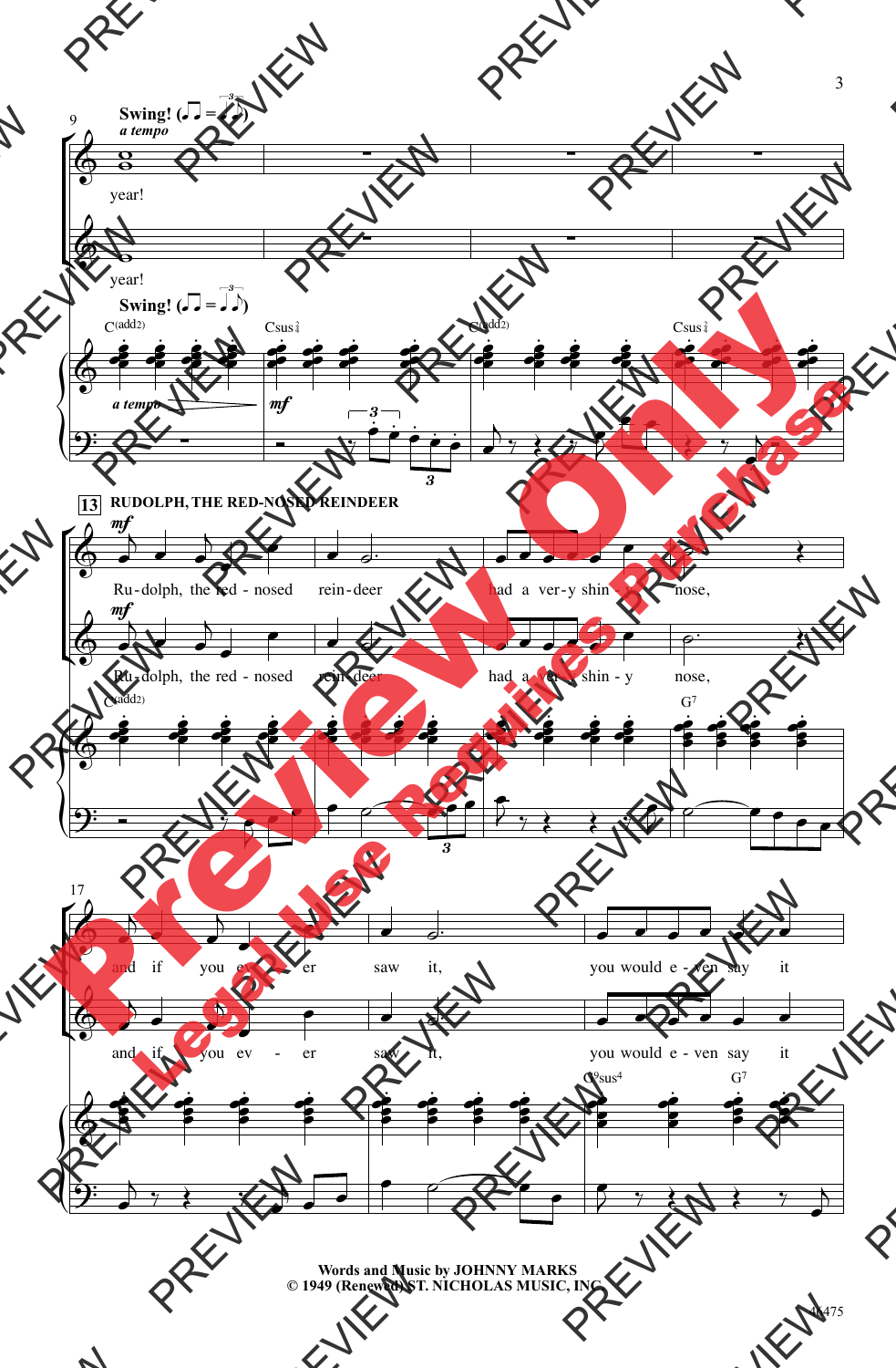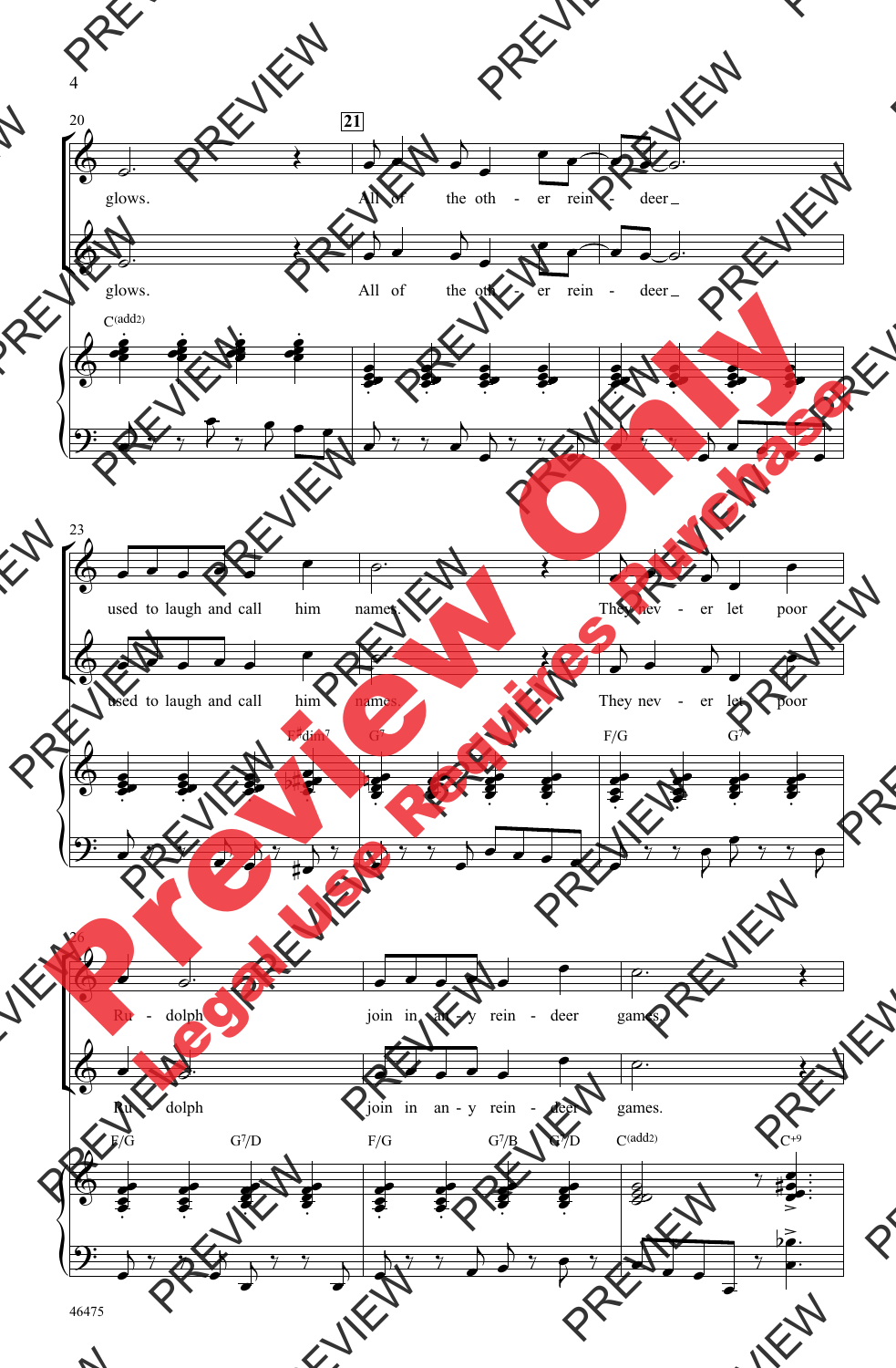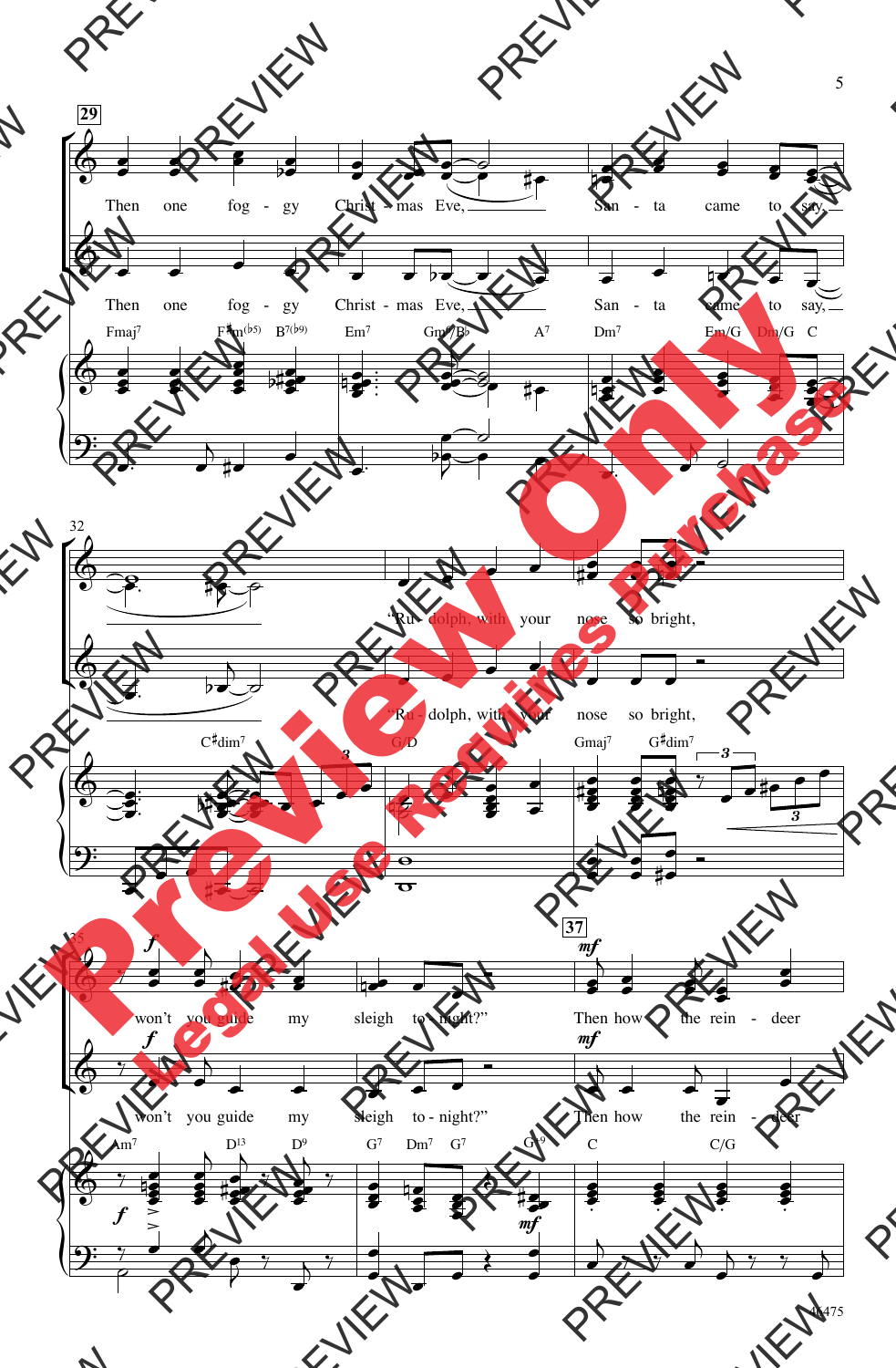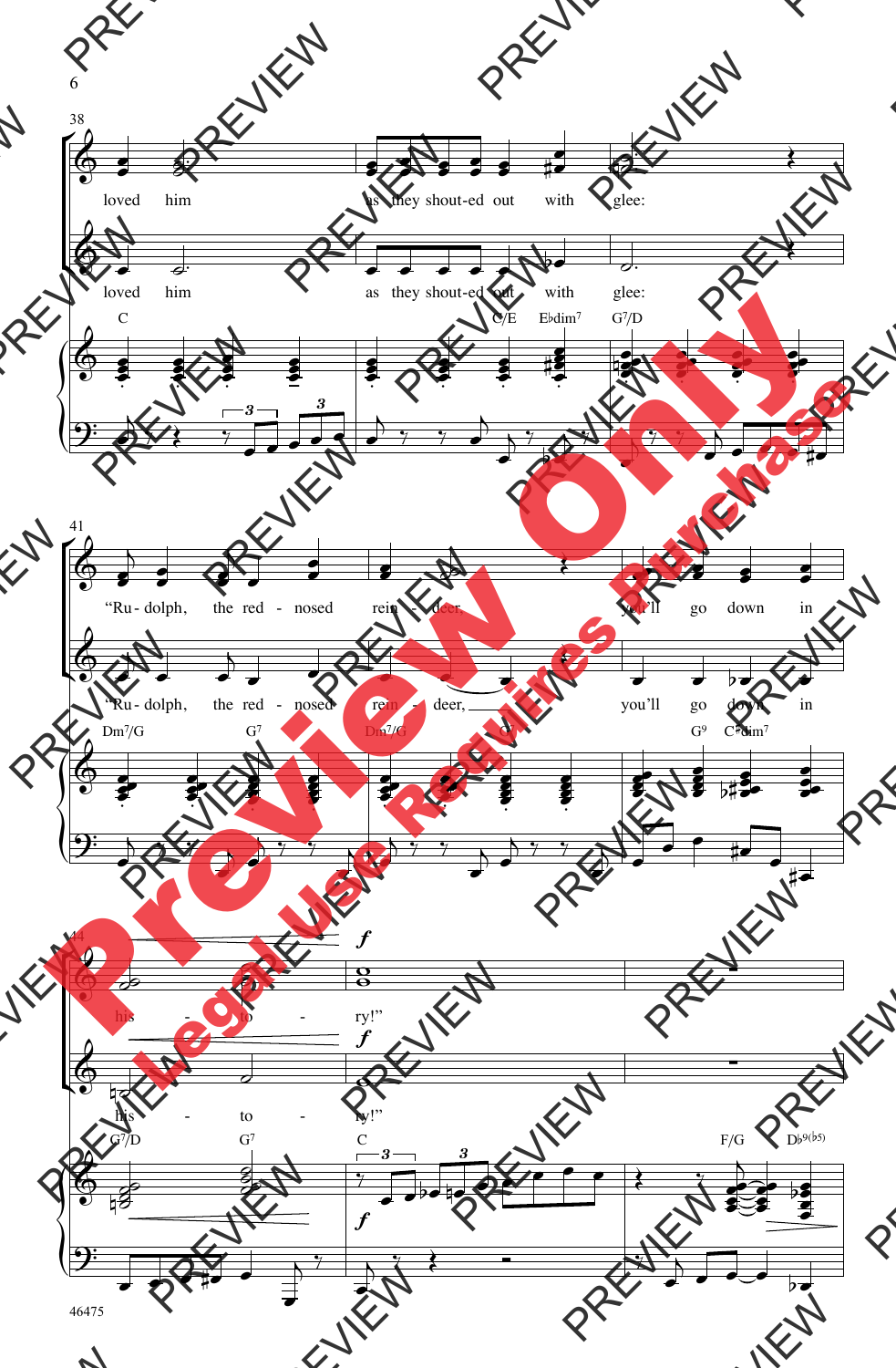

**Words and Music by STEVE NELSON and JACK ROLLINS © 1950 (Renewed) CHAPPELL & CO., INC.**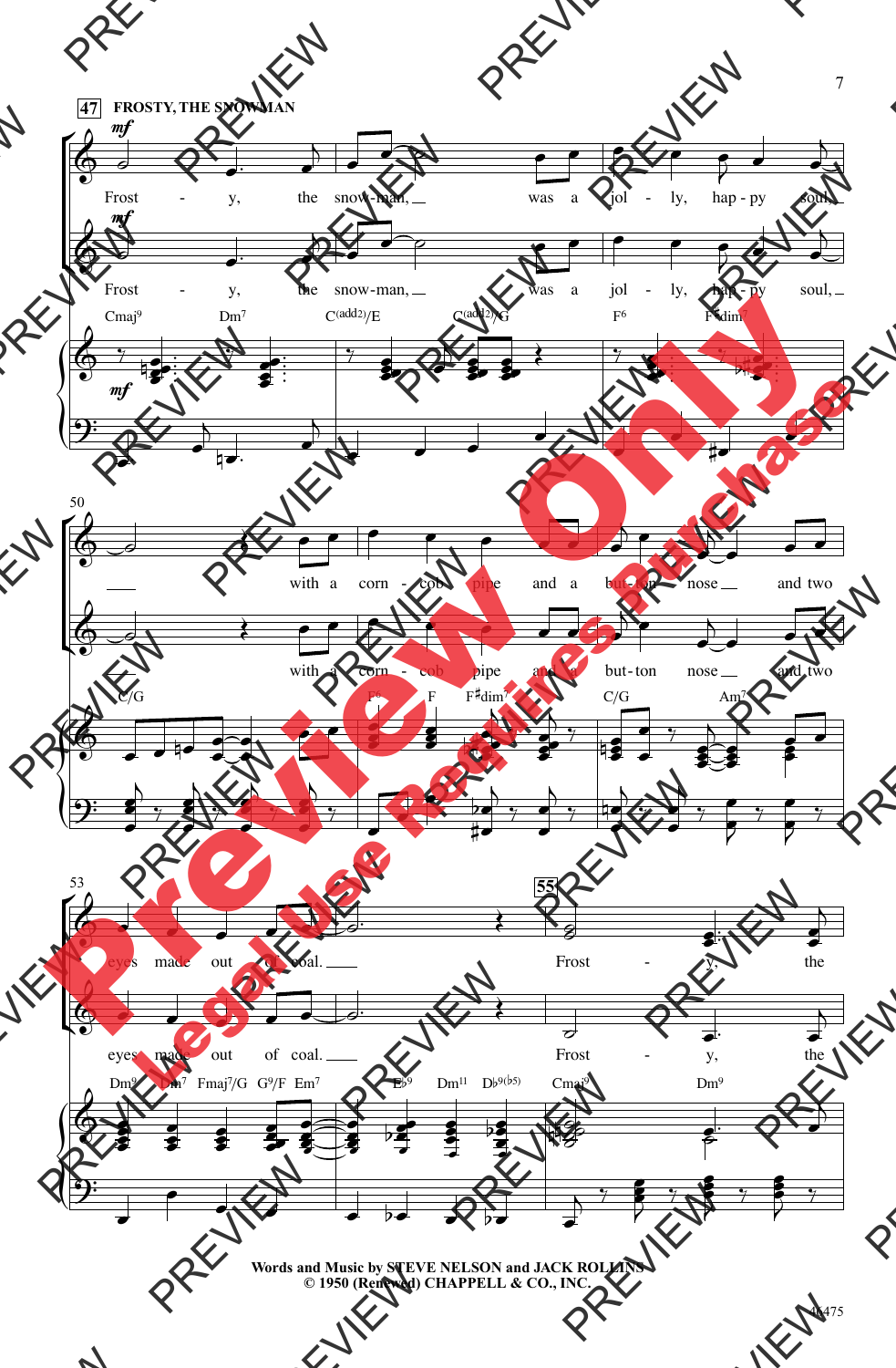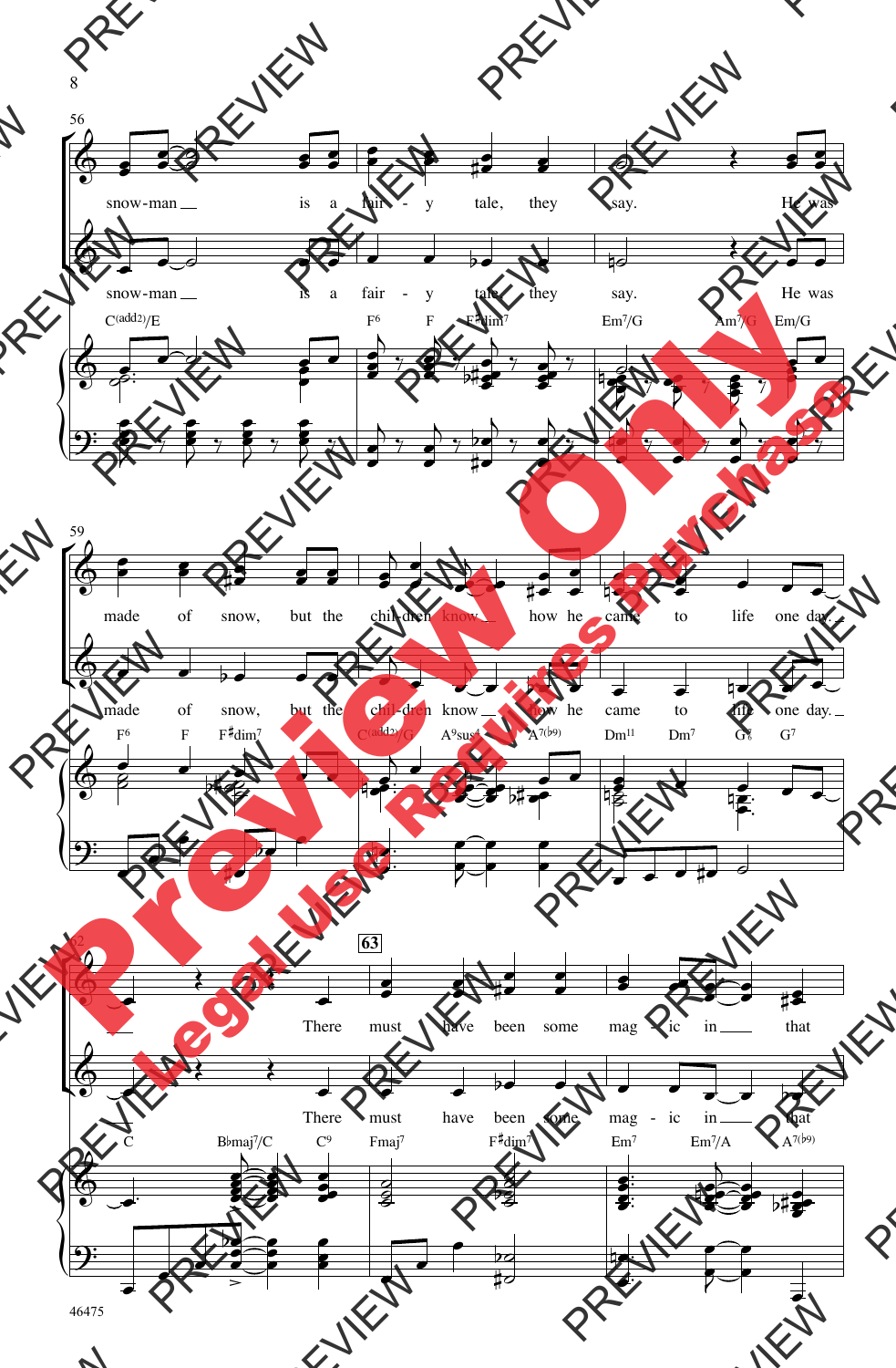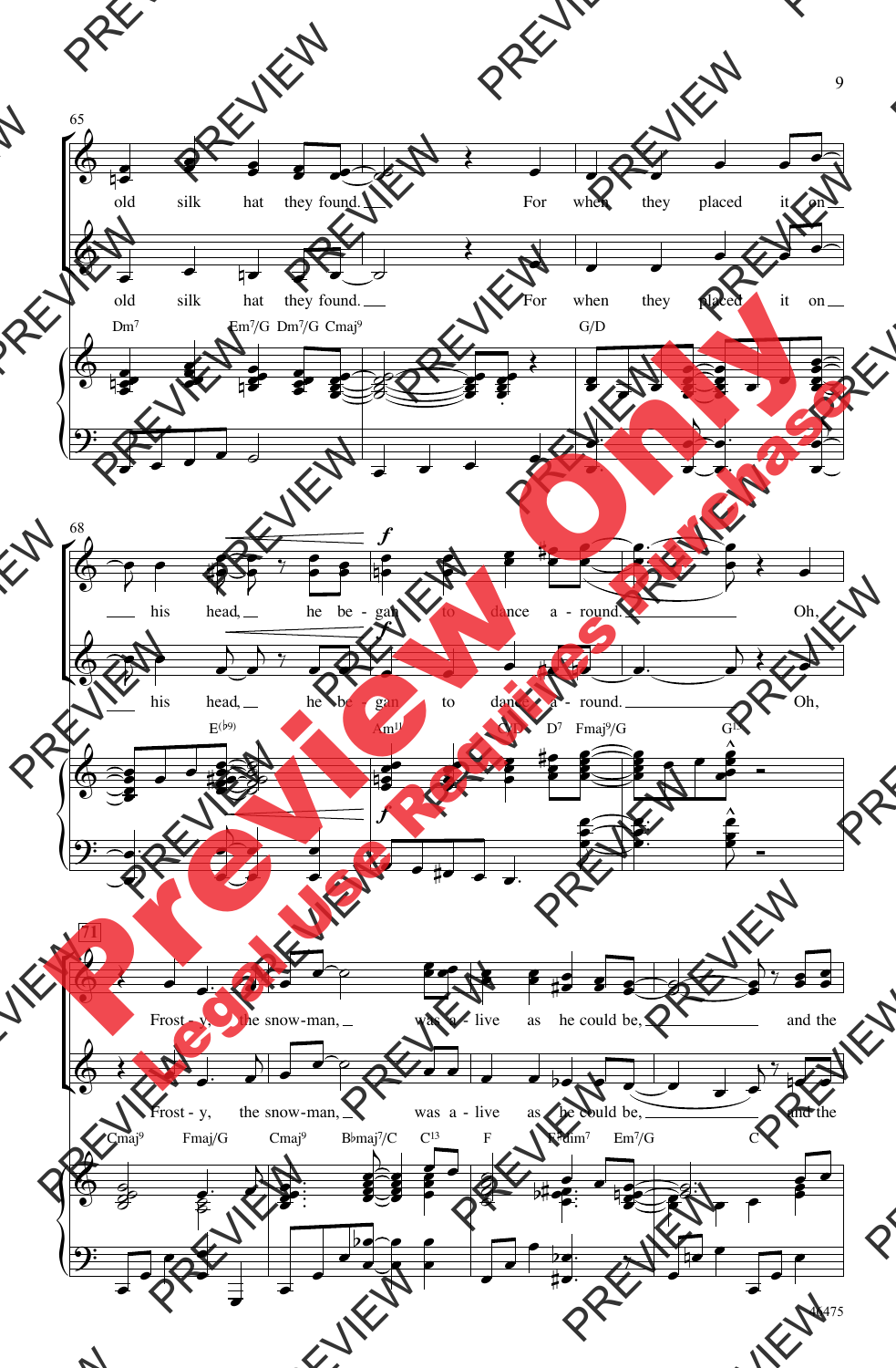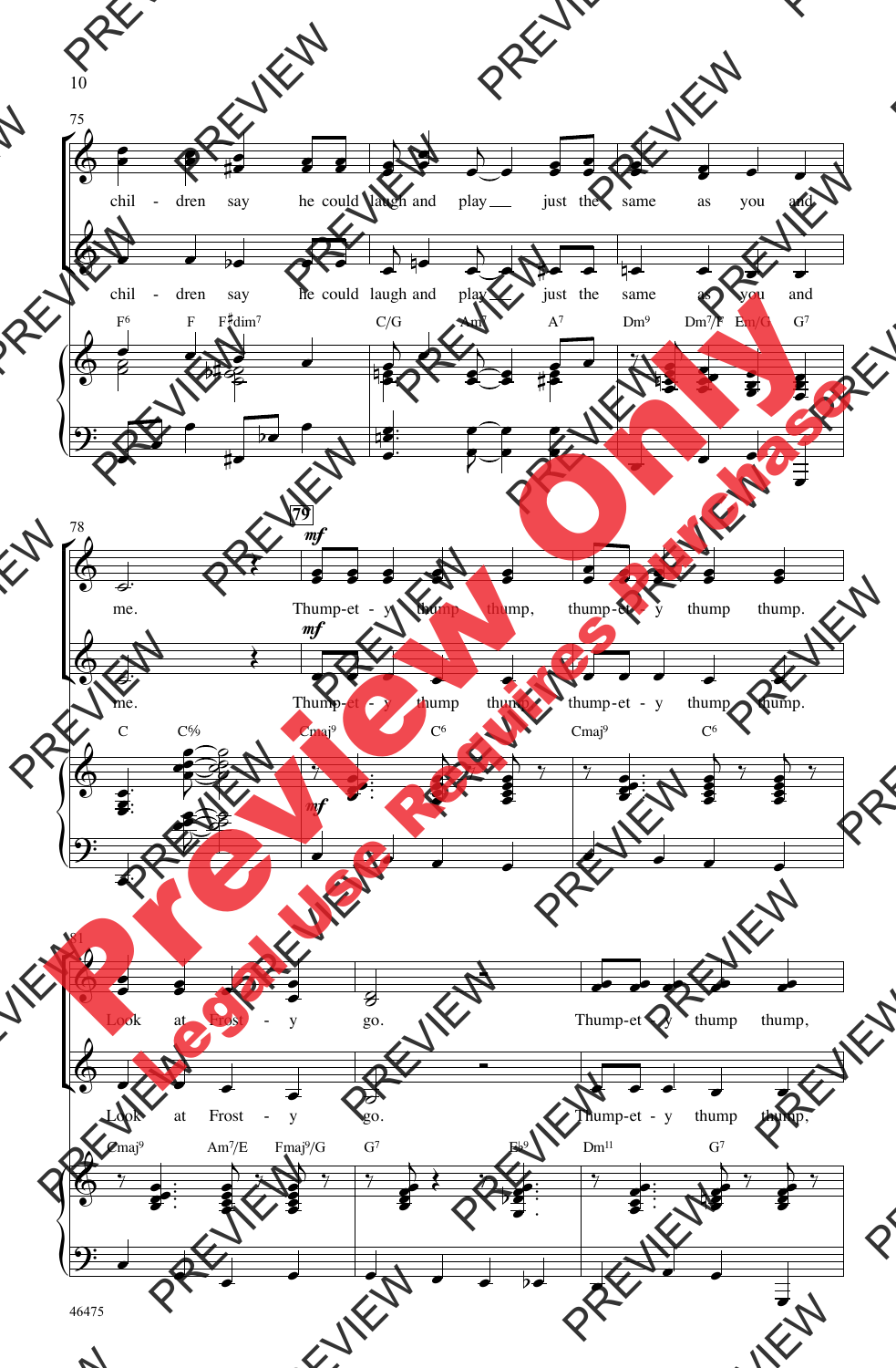

**Words and Music by SID TEPPER and ROY C. BENNETT © 1951 (Renewed) CHAPPELL & CO., INC.**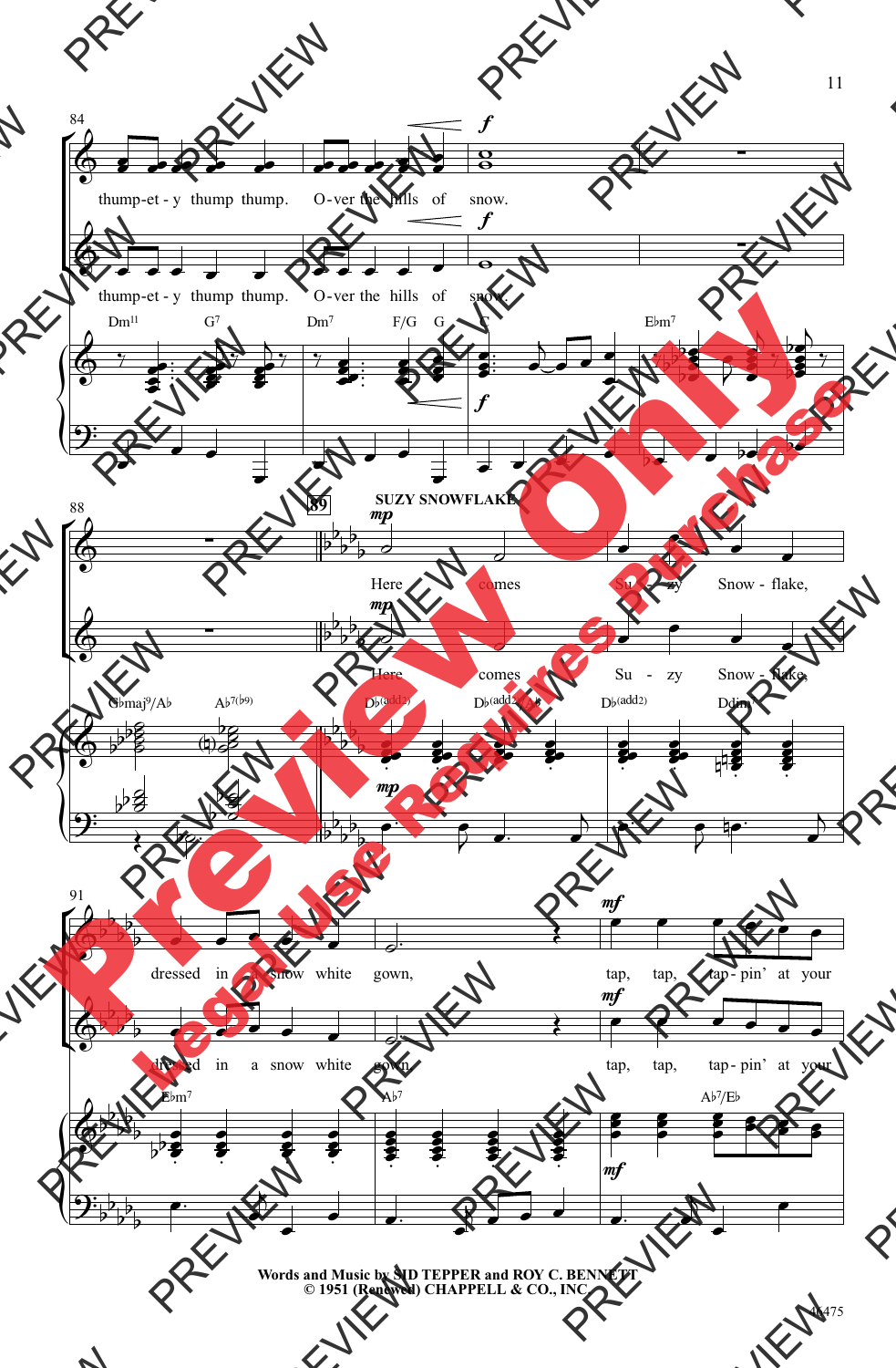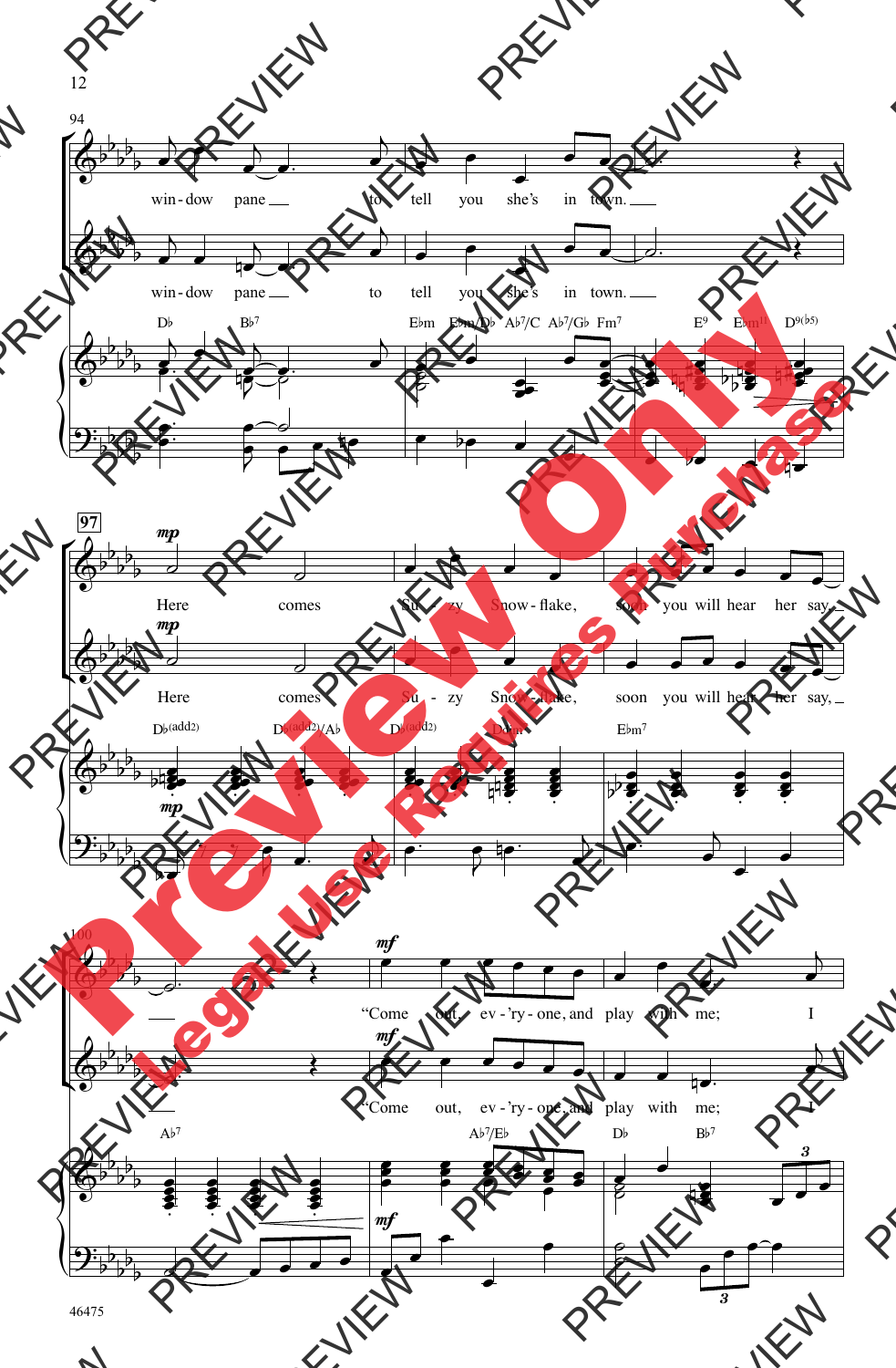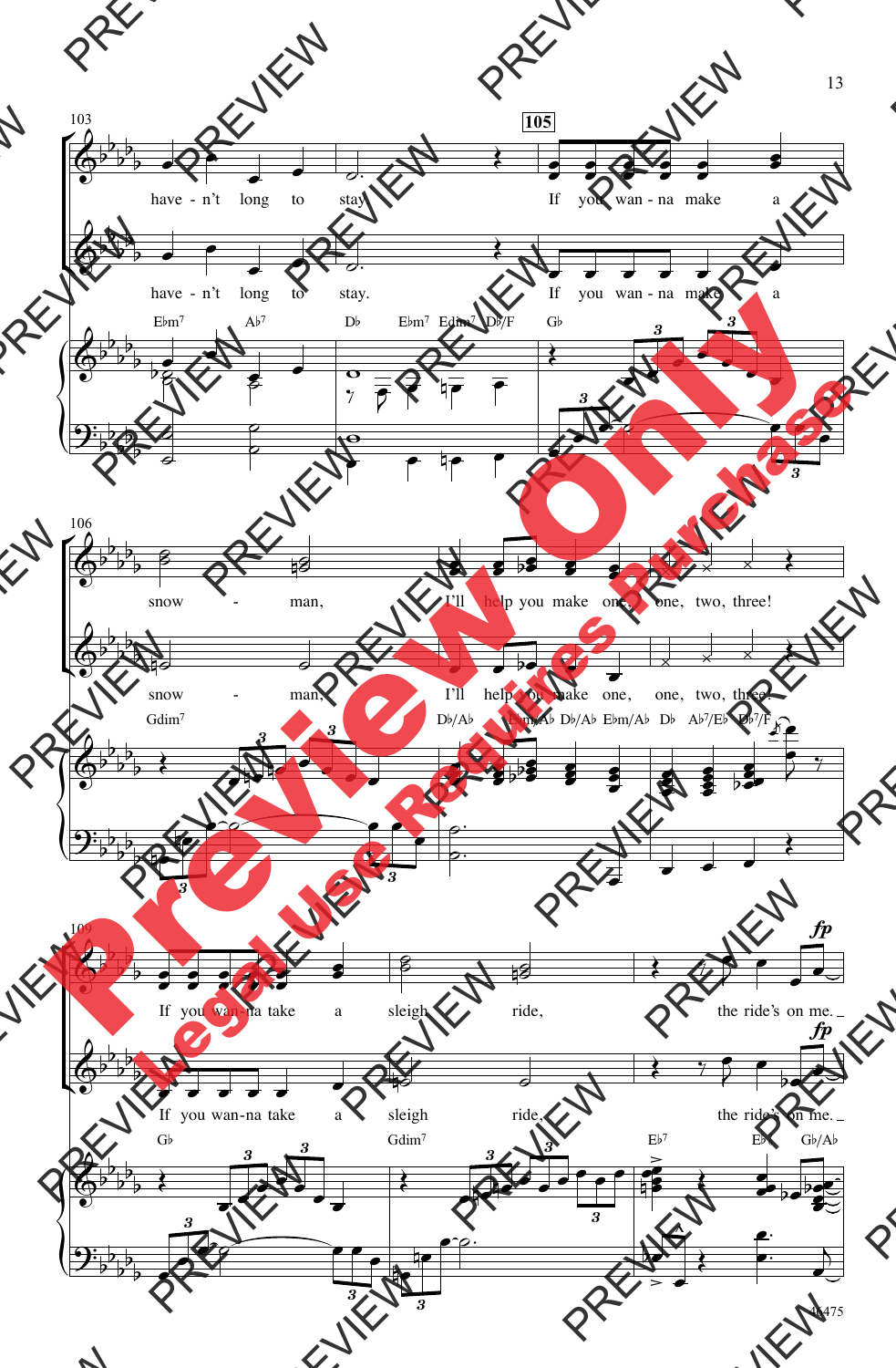

<sup>46475</sup>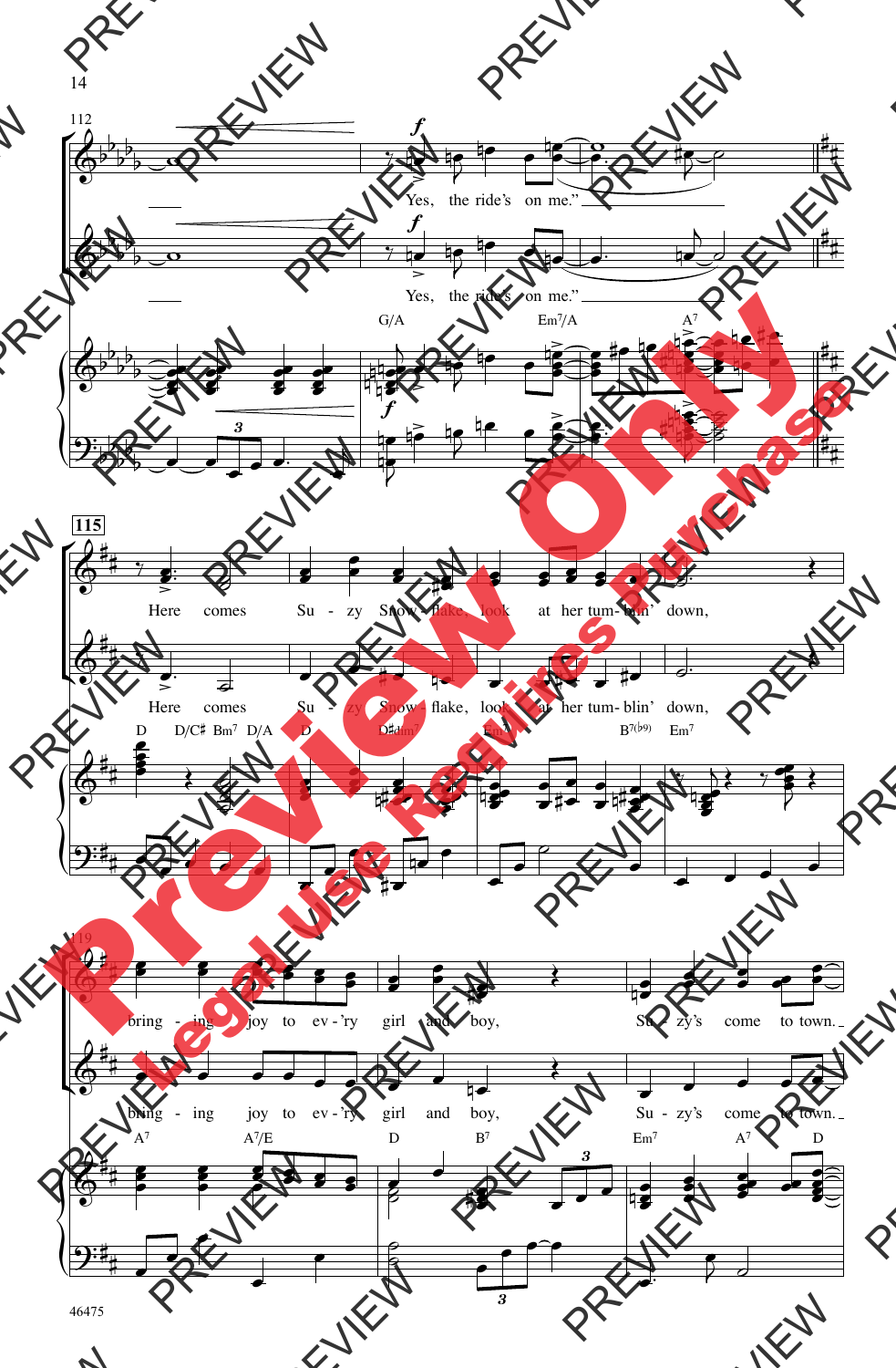

<sup>15</sup>